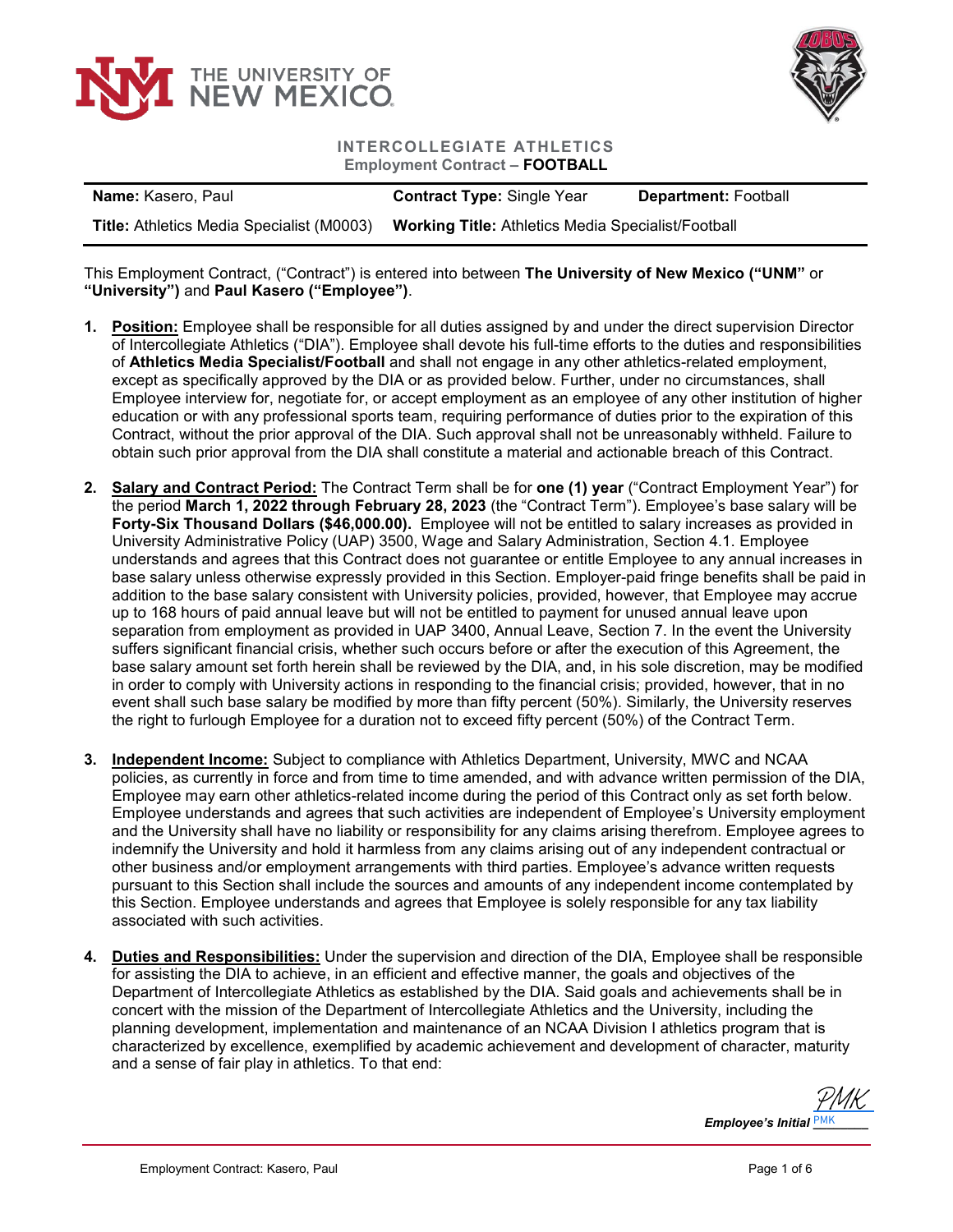- a. Employee shall perform duties and responsibilities under this Contract to the reasonable satisfaction of the DIA, including but not limited to, overseeing assigned sports programs by advising coaching staff in the recruitment coaching and instruction of student athletes of student athletes consistent with all NCAA and MWC regulations, as well as all responsibilities normally associated with and performed by a sports administrator in a NCAA Division I athletics program at a member institution of the Mountain West Conference or other major NCAA Division I institution. Employee agrees to maintain a courteous and collegial working relationship with Athletics Department and University staff and faculty.
- b. Employee shall require and use his best efforts to ensure that institutional control over assigned departments is sustained through the development, implementation and maintenance of a vigorous and effective program for compliance with all NCAA, MWC regulations and bylaws, and all policies of the University.
- c. Employee shall act and speak positively about the University and the University's athletic programs in private and public forums.
- d. Employee shall perform his duties and responsibilities while comporting himself at all times in a professional and personal manner consistent with good sportsmanship and with the high moral, ethical and academic standards of the University and the Department, the MWC, and the NCAA.
- e. At no time shall Employee be involved in discreditable conduct that is inconsistent with professional standards of the University, or that is seriously prejudicial to the best interests of the University, or that violates the University's mission in a substantive manner.
- f. Employee shall exercise due care such that any personnel under his responsibility or supervision shall comport themselves in a similar manner.
- g. Employee recognizes and supports the importance to the University of its academic policies, standards and requirements and Employee hereby agrees to abide by and support these and any future academic standards adopted by the University, in all aspects of his duties and set forth herein.
- h. Employee shall not disclose or use any secret, proprietary, or confidential information about the University or its business affairs or activities, all of which shall be deemed "confidential information," except during the term hereof and then only for the benefit of the University.
- i. Employee, as a recognized and notable spokesperson for intercollegiate athletics and education, shall support the University administration mission, policies and decisions, in all of his dealing and activities with the public
- **5. Conduct of Athletics Personnel:** Employee, hired to administer assigned departments that support intercollegiate athletics, shall act with honesty and sportsmanship at all times in promoting the honor and dignity of fair play in the context of the high standards associated with collegiate competitive sports. Employee understands and agrees that honesty and sportsmanship at all times, and the promotion of the honor and dignity of fair play in the context of the high standards associated with collegiate competitive sports, are material to this Contract, and that any conduct that undermines these values may be grounds for discipline, which can include termination for cause in accordance with Section 9.

Employee acknowledges that negative statements concerning the Athletics Department, the University, and the State of New Mexico made to the media or in public may be detrimental to recruiting, fundraising, and the morale of coaches, staff and student athletes and the reputation of the University. Therefore, Employee agrees that Employee is highly encouraged that whenever appropriate and in a timely manner, will first direct any complaint or criticism that Employee may have of a particular University Sports Program, the Athletics Department or the University to the DIA before directing the complaint or criticism to anyone else. This shall not prohibit Employee from making communications protected by whistleblower laws. Further, Employee shall make reasonable efforts to project a positive image with respect to the University and Athletics Department.

*Employee's Initial <u><sup>2MK\_\_</sup>\_\_</u>\_\_*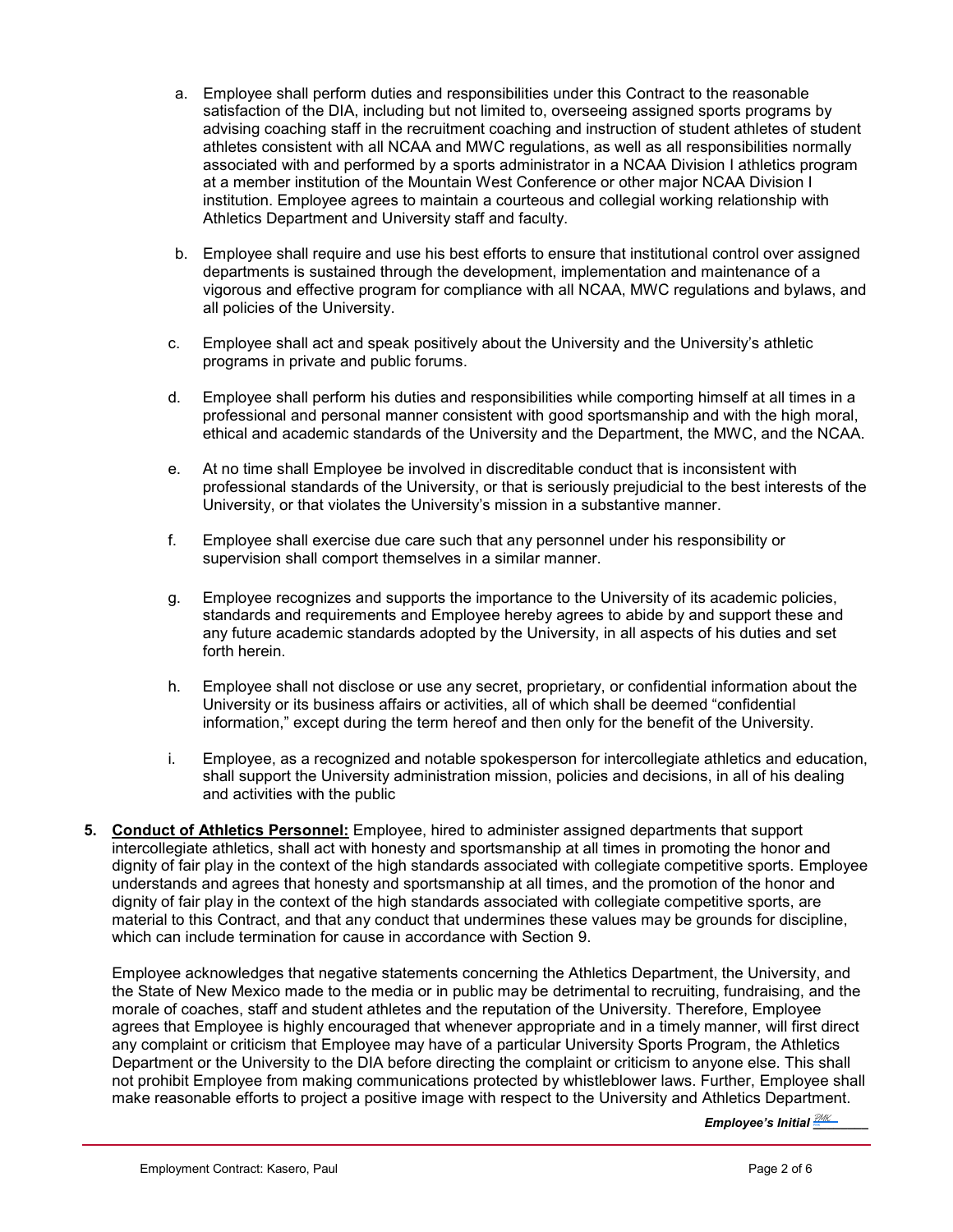Any conduct that disparages the Athletics Department or the University may be grounds for discipline, which can include termination for cause in accordance with Section 9.

Employee shall not engage in activities or conduct injurious to the reputation of the University, including without limitation, repeatedly conveying to one person, or conveying to an assembled public group, negative information concerning the University.

- **6. Unethical Conduct:** Employee will refrain from unethical conduct. Unethical conduct may include, but is not limited to, the following examples of misconduct:
	- a. Refusal to furnish information relevant to an investigation of a possible violation of an NCAA regulation when requested to do so by the NCAA or the University;
	- b. Involvement in arranging for fraudulent academic credit or false transcripts for a prospective or an enrolled student-athlete;
	- c. Involvement in offering or providing a prospective or an enrolled student-athlete an improper inducement or extra benefit or improper financial aid;
	- d. Furnishing the NCAA or the University false or misleading information concerning Employee's involvement in or knowledge of matters relevant to a possible violation of an NCAA regulation;
	- e. Receipt of benefits by Employee for facilitation or arranging a meeting between a student-athlete and an agent, financial advisor, or a representative of an agent or advisor (e.g., "runner");
	- f. Refusal to furnish information relevant to an investigation of a possible violation of federal or state law or University policy when requested to do so by lawfully authorized federal or state agents or University officials or when otherwise required to report under University policy; or
	- g. Refusal to comply with regulatory or policy requirements, including but not limited to the reporting requirements imposed by the Jeanne Clery Disclosure of Campus Security Policy and Campus Crime Statistics Act, Title IX of the Education Amendments of 1972 (the "Clery Act"), and any and all University policies relating thereto.

Employee's agreement to refrain from unethical conduct is a material term of Employee's employment and this Contract. Employee expressly understands and acknowledges that unethical conduct is sufficient justification for Termination of Contract for Cause as described in Section 9.

**7. Compliance With Laws, Policies, Rules and Regulations:** Employee shall be responsible for being fully knowledgeable of, and being in full compliance with, the policies, rules, and regulations of the University, the MWC, or any other conference with which the University may elect to affiliate, the NCAA (as they are currently in force and as they are amended from time to time), as well as applicable federal laws, including but not limited to the Clery Act; Title IX of the Education Amendments of 1972; applicable New Mexico laws; and University policies regarding crime reporting and sexual harassment, including, but not limited to sexual harassment, sexual misconduct, and sexual violence. Employee shall immediately report any apparent or confirmed violations of the above laws, policies, rules, and regulations occurring in the department to the university's compliance staff, the DIA, or UNM's Division of Human Resources, as well as other University official/departments as may be required by University policy. Upon receiving any information about a person who has experienced sexual misconduct, harassment, sexual assault or other sexual violence, Employee shall also report the information to UNM's Office of Compliance, Ethics, and Equal Opportunity (CEEO) within 24 hours, or as soon as reasonably practicable, by calling CEEO at 505-277-5251 or by email at [oeo@unm.edu.](mailto:oeo@unm.edu) Failure by Employee to report immediately to the University's athletics compliance staff and, as appropriate the DIA or other responsible University official/department, any alleged violations of University, MWC or NCAA policies, rules or regulations by Employee or, upon becoming aware of violations by any coaches, staff members, student-athletes, or other persons under Employee's supervision that become known to Employee, which failure, in the reasonable opinion of the DIA (i) creates material risk for the University or Program or (ii) negatively affects the University or the Program in a material manner, shall

*Employee's Initial [\\_\\_\\_\\_\\_\\_\\_\\_](https://secure.na2.echosign.com/verifier?tx=CBJCHBCAABAA0mECU2ExFxJxu0ChNc4Xyzc_bClkj_PM)* PMK PMK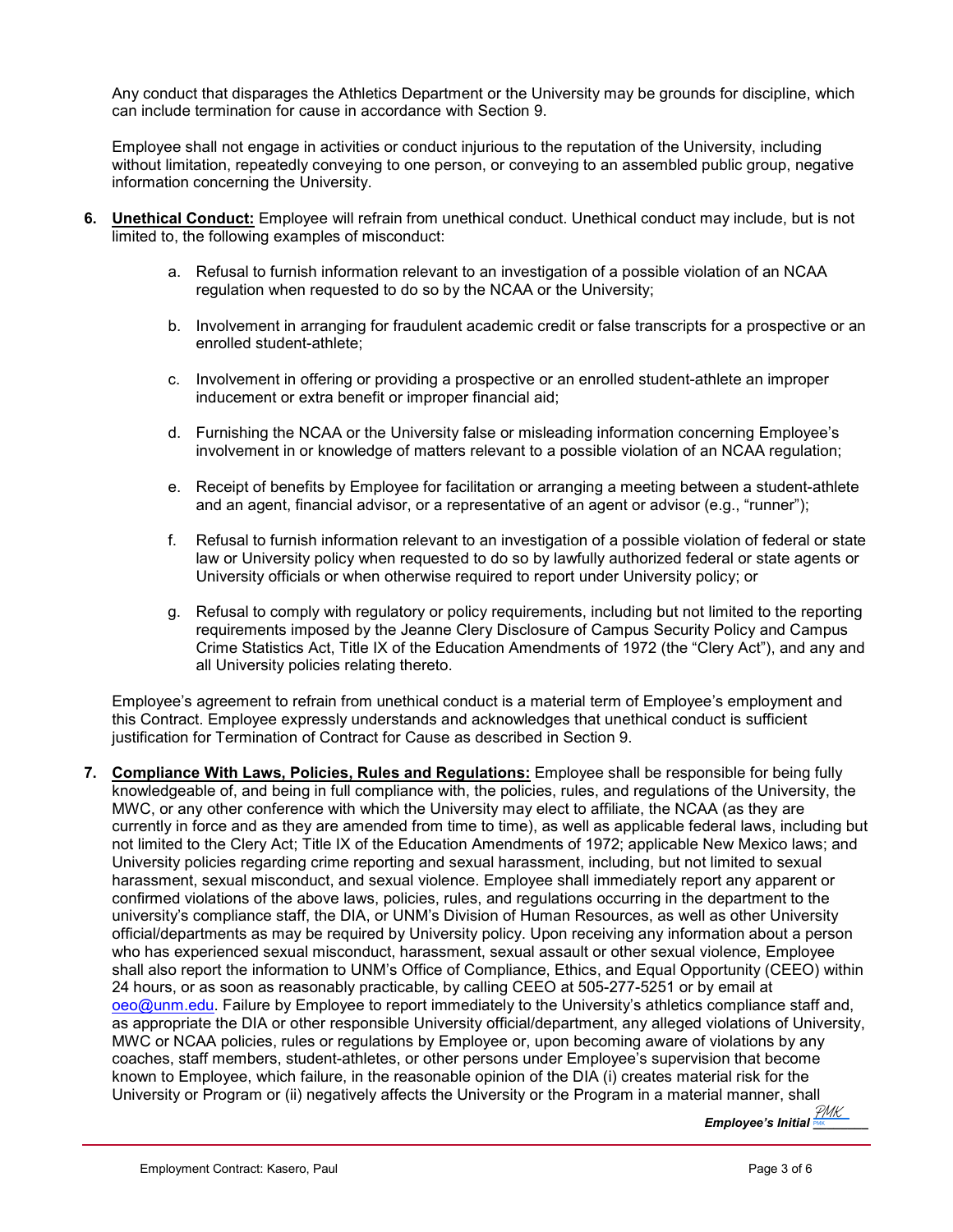subject Employee to disciplinary or corrective action as set forth in the NCAA enforcement procedure. Such failure to report shall also subject Employee to immediate suspension, at the University's sole discretion, for a period of time without pay, or termination as described in Section 9.

If the University determines that Employee is in violation of MWC or NCAA rules and regulations while employed by the University, or was in violation of NCAA or conference rules and regulations during prior employment at another NCAA member institution, Employee shall be subject to disciplinary or corrective action as set forth in the NCAA enforcement procedure and may be suspended without pay by the University at the University's reasonable discretion for a period of time not to exceed ninety (90) days, or terminated as described in Section 9. If Employee fails to meet his obligations as stated in this Section or fails to complete any University-required training within six (6) months of the beginning of Employee's employment, or otherwise fails or refuses to meet his obligations under any law, regulation, policy or procedure, Employee may be subject to disciplinary action up to and including suspension and termination as described in Section 9.

Employee specifically acknowledges and agrees that Employee's compliance with applicable laws, policies, rules, and regulations are material obligations of this Contract.

- **8. Non-Applicability of University Employment Policies and Due Process Guarantees:** This Contract creates no expectancy of or property interest in continued employment with the University. Accordingly, no provisions of the University Administrative Policy manual (UAP) addressing or governing separation of employment, discipline and contract employees generally are applicable to Employee. No due process guarantees relating to progressive discipline, suspension, discharge, and appeal processes are accorded to Employee under this Contract. All rights, processes and notices afforded to Employee or required from Employee are specifically enumerated under sections 9, 10 and 11 of this Contract.
- **9. Termination of Contract for Cause:** The University reserves the right to immediately terminate this Contract for cause at any time. Cause includes, but is not limited to, violation of any material obligation of Employee under this Contract or any amendments hereto. In addition to a material breach of this Contract, the parties agree that the following non-exclusive list constitutes cause for termination under this Section:
	- a. insubordination;
	- b. Employee's neglect of, or failure or refusal to perform, the duties of Athletics Media Specialist/Football in any material respect after receiving written notice of such failure or refusal from the DIA;
	- c. malfeasance;
	- d. Employee's failure to comport himself in a manner consistent with good sportsmanship or the moral, ethical or academic standards specified in this Contract or in University policies and regulations;
	- e. failure of Employee or any other person under his supervision and direction to comply with applicable standards or regulations of the MWC or the NCAA, federal or state law, or University rules, regulations or policies, as amended from time to time, regardless of whether such violation results in the imposition of sanctions or other consequences;
	- f. Employee's failure to promote an atmosphere of compliance or his failure to properly and effectively monitor personnel under his supervision and direction which results in material noncompliance by Employee's personnel, with applicable standards or regulations of the MWC or the NCAA, federal or state law, or University rules, regulations, or policies, as amended from time to time, regardless of whether such violation results in the imposition of sanctions or other consequences;

*Employee's Initial \_\_\_\_\_\_\_\_* PMK [PMK](https://secure.na2.echosign.com/verifier?tx=CBJCHBCAABAA0mECU2ExFxJxu0ChNc4Xyzc_bClkj_PM)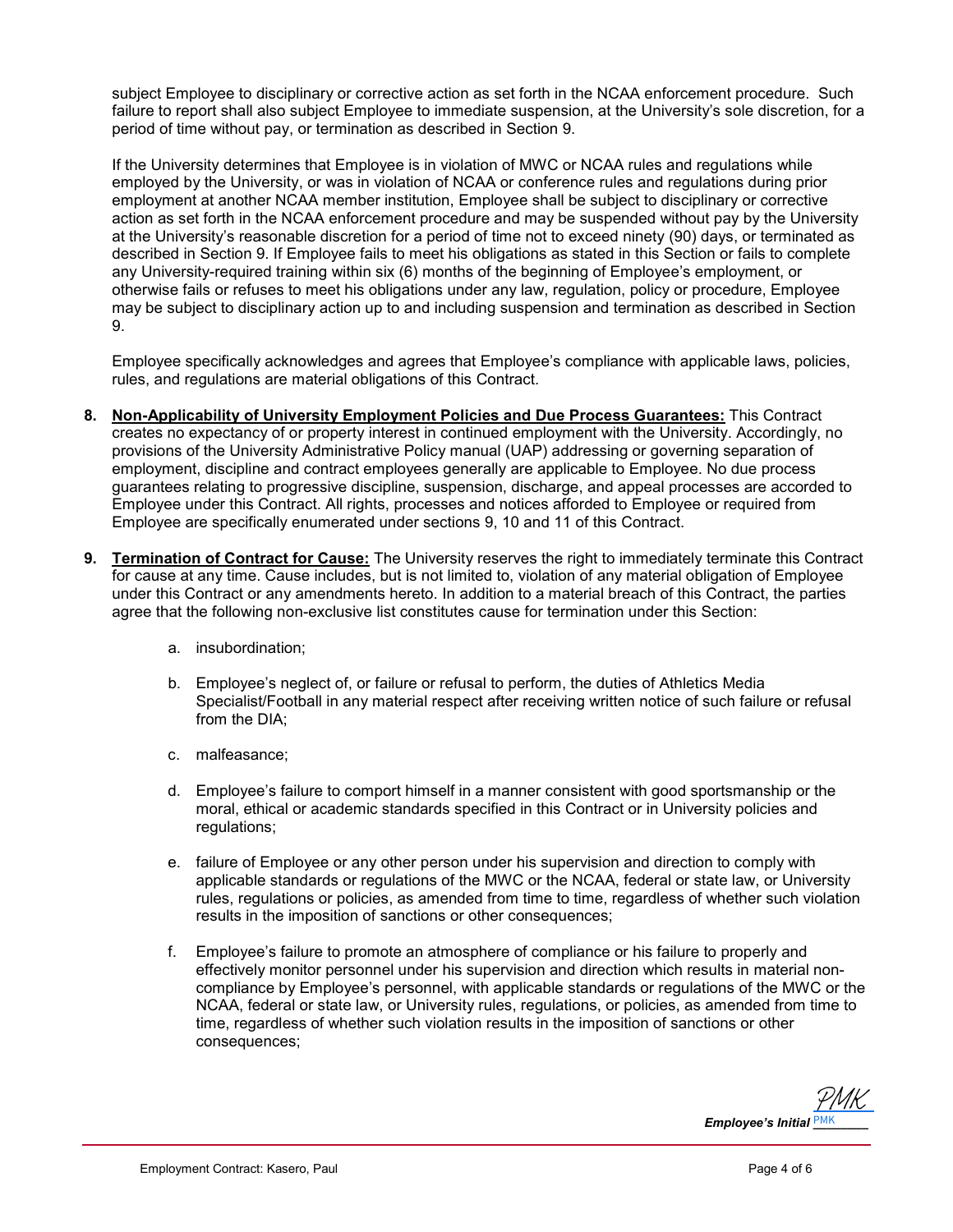- g. Employee's instruction to any member of the Athletics Department, student or other person to respond inaccurately or incompletely to any request or inquiry concerning a matter relevant to University's athletic programs or other institution of higher learning which shall be propounded by University, the NCAA, the MWC or other governing body having supervision over the athletic programs of University or such other institution of higher learning, or required by law;
- h. Employee's failure to fully cooperate in the enforcement and implementation of any drug testing and/or education program established by the University, the MWC, the NCAA, or pursuant to federal or state law that is applicable to student athletes or other employees of the University;
- i. Employee's being charged with, indicted for, pleading no contest to, or being convicted of (i) any felony; or, (ii) any misdemeanor involving gambling, drugs or alcohol
- j. engaging in conduct which either (i) displays a continual, serious disrespect or continual, serious disregard for the mission of the University, (ii) brings Employee into public disrepute (ii) constitutes moral turpitude or breaches the high moral and ethical standards applicable to Employee as a visible representative of the University;
- k. major or repeated minor violation of policies, rules, or regulations of the University; major or repeated secondary infractions of the MWC or NCAA rules (including any similar infraction which may have occurred at Employee's prior employment); major or repeated minor violation of New Mexico or federal laws, regulations, or policies;
- l. Employee's misconduct, whether or not relating to Employee's employment, which is not in the best interest of the University or which violates the University's mission, interests, policies, or regulations, and which causes material damage to the reputation or dignity of the University or its athletics program;
- m. participating in any (i) gambling, bookmaking, wagering, or betting involving any athletic contest whatsoever wither by soliciting, placing or accepting a bet or wager or through a bookmaker, a pool, or any other method of gambling; or (ii) counseling, instruction, encouraging, or knowingly and intentionally permitting any student-athlete, assistant coach, or other individual under or subject to Employee's control, authority, or supervision to participate in such activity;
- n. failure to report promptly to the DIA in writing any violations or potential violations known to Employee of University Rules including, but not limited to, those by Employee, coaching staff, student athletes or other persons under the direct control or supervision of Employee;
- o. failure to take reasonable steps to ensure the physical and mental wellbeing of student athletes;
- p. willful or grossly negligent conduct injurious to the Athletics Department or the University;
- q. any other violation of policies of the University or its Athletics Department.

If this Contract is terminated for cause, the University shall have no further liability except for base salary and fringe benefits accrued to the date of termination.

Nothing in this Section shall prevent, limit or otherwise interfere with the University's right to terminate the services of the Employee without cause at any time subject to the provisions of Section 10 herein. Therefore, this Section creates no expectancy of or property interest in continued employment and no University Administrative Policy addressing or governing progressive discipline, discharge or the appeal process for discharge shall be applicable to Employee.

**10. Contract Non-Renewal:** Employee expressly agrees that there exists no expectancy of renewal of this Contract beyond the term stated in Section 2 herein. Employee also expressly agrees that no notice that this Contract will not be renewed is required. Employee understands that this provision contradicts UAP 3240, Contract Employees, and expressly agrees that no notice is required. The obligations of the University and

*Employee's Initial [\\_\\_\\_\\_\\_\\_\\_\\_](https://secure.na2.echosign.com/verifier?tx=CBJCHBCAABAA0mECU2ExFxJxu0ChNc4Xyzc_bClkj_PM)* PMK PMK